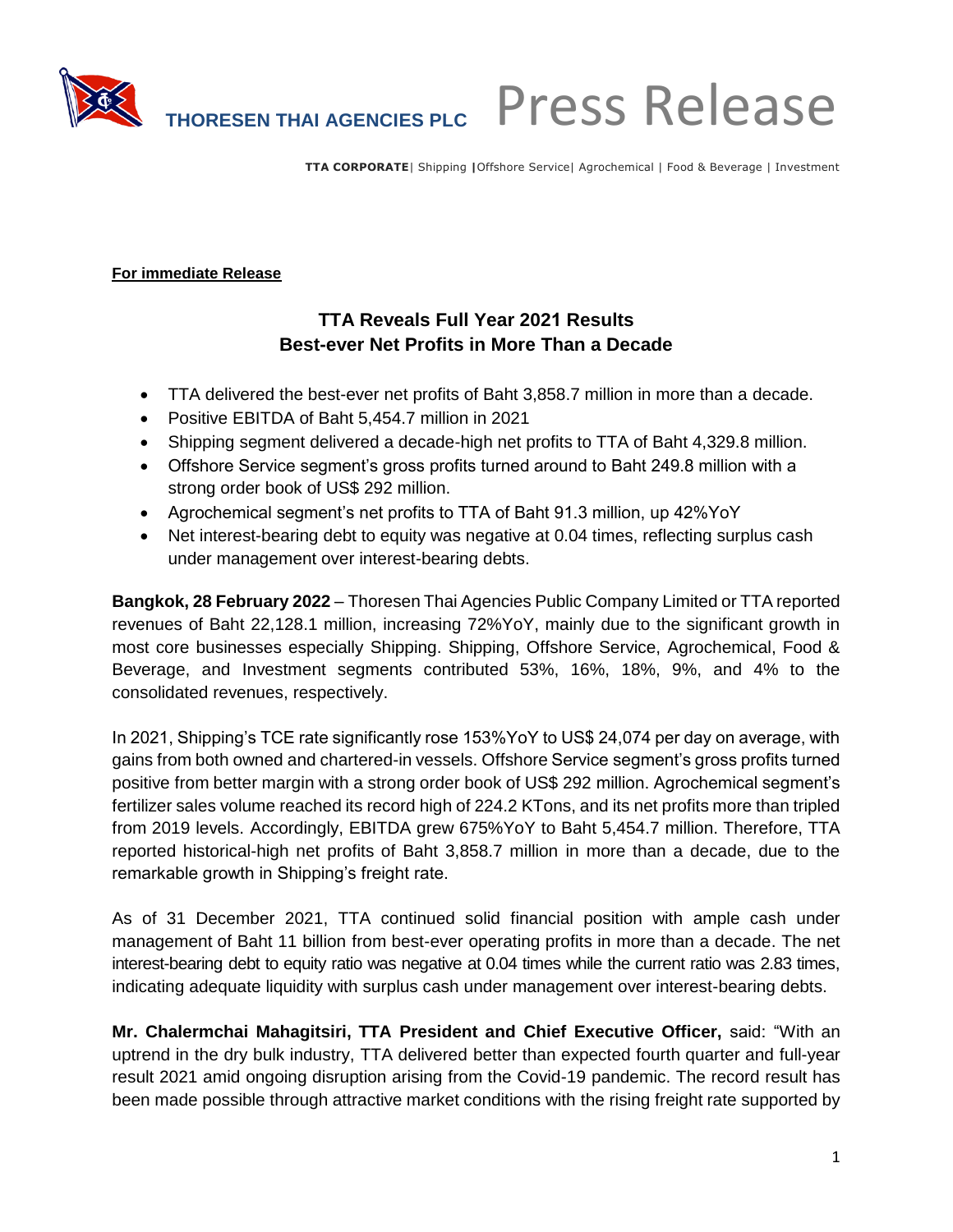

# **THORESEN THAI AGENCIES PLC** Press Release

**TTA CORPORATE**| Shipping **|**Offshore Service| Agrochemical | Food & Beverage | Investment

a limited fleet growth, the demand growth of coal and minor bulks following the world economic recovery and the disruption upside from port congestion due to COVID-19 control measures and shortage of container ships. We believe the outlook for 2022 and beyond is positive due to strong demand for dry bulk commodities such as grains, iron ore and coal has continued to strengthen in line with the steady economic recovery and expected to push up freight rates".

## **Key Strategic Business Segment Performance**

### **Shipping Segment**:

Thoresen Shipping's freight revenues were reported at Baht 11,718.5 million, which increased 147%YoY, mainly due to the rising freight rate. Meanwhile, its TCE rate rose 153%YoY to US\$ 24,074 per day on average. Since 3Q/2021, TCE rate has been outperforming the net market rate, by 4% in 3Q/2021 and 8% in 4Q/2021. In addition, it maintained low vessel operating expense (OPEX) of US\$ 3,991 per day, 12% lower than industry OPEX of US\$ 4,553 per day; and its owned fleet utilization rate remained high at 100% in 2021. As a result, Thoresen Shipping delivered the best-ever net profits to TTA of Baht 4,329.8 million in more than a decade, which increased 1,008%YoY in 2021. At year-end, Thoresen Shipping owned 24 vessels (22 Supramaxes and 2 Ultramaxes) with an average size of 55,913 DWT and an average age of 13.7 years.

### **Offshore Service Segment:**

Mermaid Maritime Public Company Limited or Mermaid recorded revenues of Baht 3,605.3 million, which increased 38%YoY, mainly from the expansion of services to cable laying business. However, the performing subsea-IRM vessel utilization rate decreased YoY from 85% to 66% in 2021, due to the earlier completion of one project in 1Q/2021 and the mobilization of one vessel from the Middle East to the South East Asia (SEA) in 4Q/2021 to serve for decommissioning and Transportation & Installation (T&I) projects both ongoing and under bidding in the SEA region, new opportunities in 2022 and onwards.

As revenues increased, gross profits significantly increased 979%YoY and turned around to Baht 249.8 million, compared to a gross loss of Baht 28.4 million in the previous year. Summarily, Mermaid reported a net loss to TTA of Baht 294.4 million in 2021, which improved by 85%YoY. The order book at the year-end remained strong at US\$ 292 million.

### **Agrochemical Segment:**

In 2021, PM Thoresen Asia Holdings Public Company Limited or PMTA recorded revenue of Baht 3,932.5 million, which increased 39%YoY due to higher revenues from all products and services: fertilizer, pesticides, and area management service. Total fertilizer sales volume reached its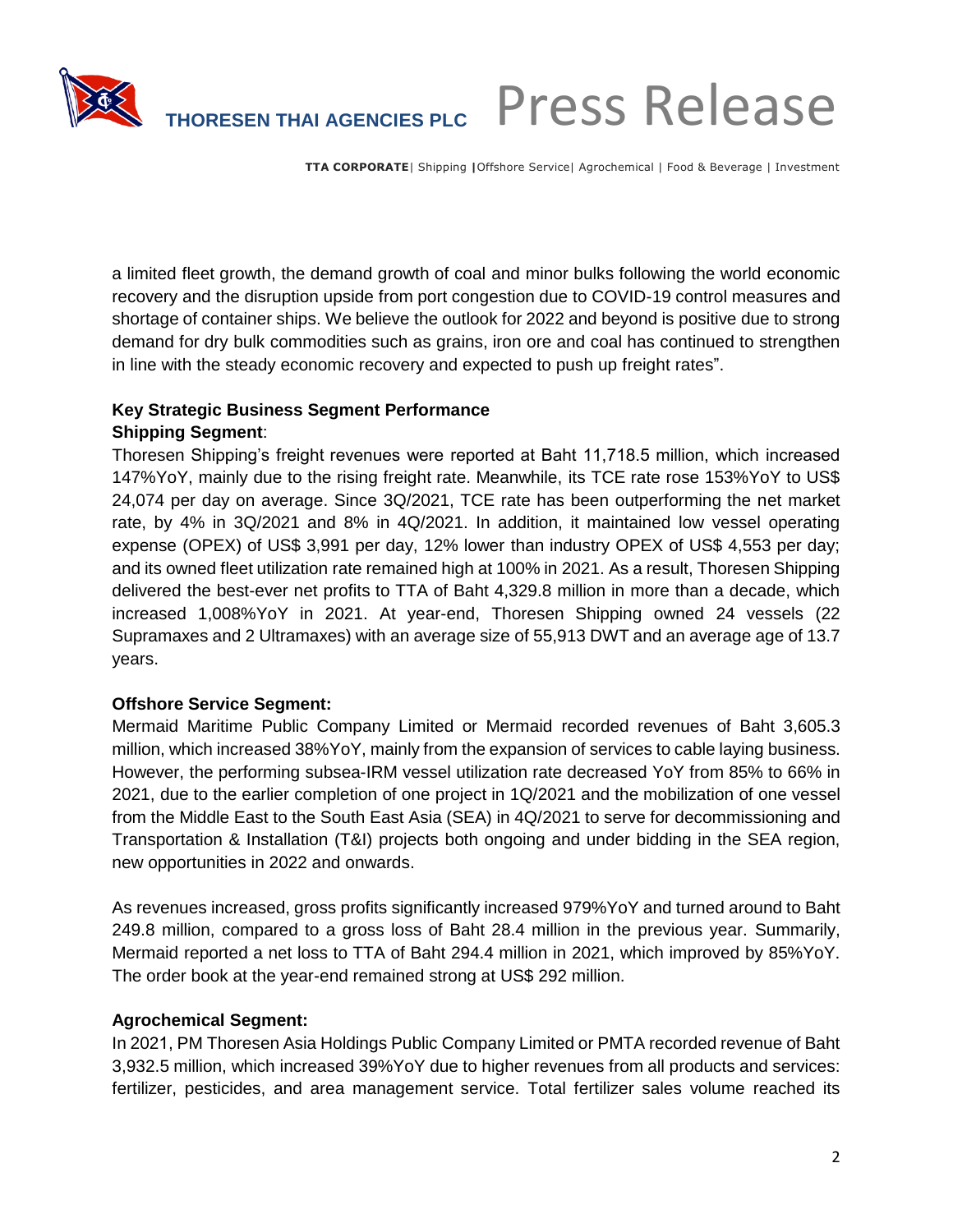

# **THORESEN THAI AGENCIES PLC** Press Release

**TTA CORPORATE**| Shipping **|**Offshore Service| Agrochemical | Food & Beverage | Investment

record high of 224.2 Ktons in 2021, reflecting an increase of 8%YoY, due to the growth of domestic sales volume in Vietnam. Domestic fertilizer sales volume, accountable for 82% of total fertilizer sales volume, totaled 184.0 Ktons, up 30%YoY. Meanwhile, export fertilizer sales volume decreased 39%YoY to 40.1 KTons due to the shortage of containers and higher container freight rate to farther continents like Africa since 4 Q/202 0, although it has been rebounded since 2Q/2021. On the other hand, exports to countries within South East Asia got less impacted and became expanding.

As a result, EBITDA increased by 12%YoY to Baht 226.2 million. In addition, service income from factory area management increased 29%YoY to Baht 59.9 million, due to higher customers' demand for warehouse activities during this period. In summary, PMTA reported the record-high net profits to TTA of Baht 91.3 million in 2021 since the previous high in 2017, reflecting growth of 42%YoY.

### **Food & Beverage**

Pizza Hut is operated as a 70%-owned subsidiary of TTA. As of 31 December 2021, there were 177 outlets nationwide. All new outlets were opened in the high traffic location in major provinces.

Taco Bell, the leading American restaurant chain serving a variety of Mexican inspired food, is operated as a 70%-owned subsidiary of TTA. As of 31 December 2021, there were 11 outlets nationwide.

### **Investment** focuses on water and logistics sectors.

Asia Infrastructure Management (Thailand) Co., Ltd. ("AIM"), an 83.75%-owned subsidiary of TTA, is the water contractor/service company. AIM also owns a concession to sell tap water in Luang Prabang, Laos, through a 66.7%-owned subsidiary.

#### \*\*\*\*\*\*\*\*\*\*\*\*\*\*\*\*\*\*\*\*\*\*\*\*\*\*\*\*\*\*\*\*\*

Note: For additional financial information, please see financial statements.

-Ends-